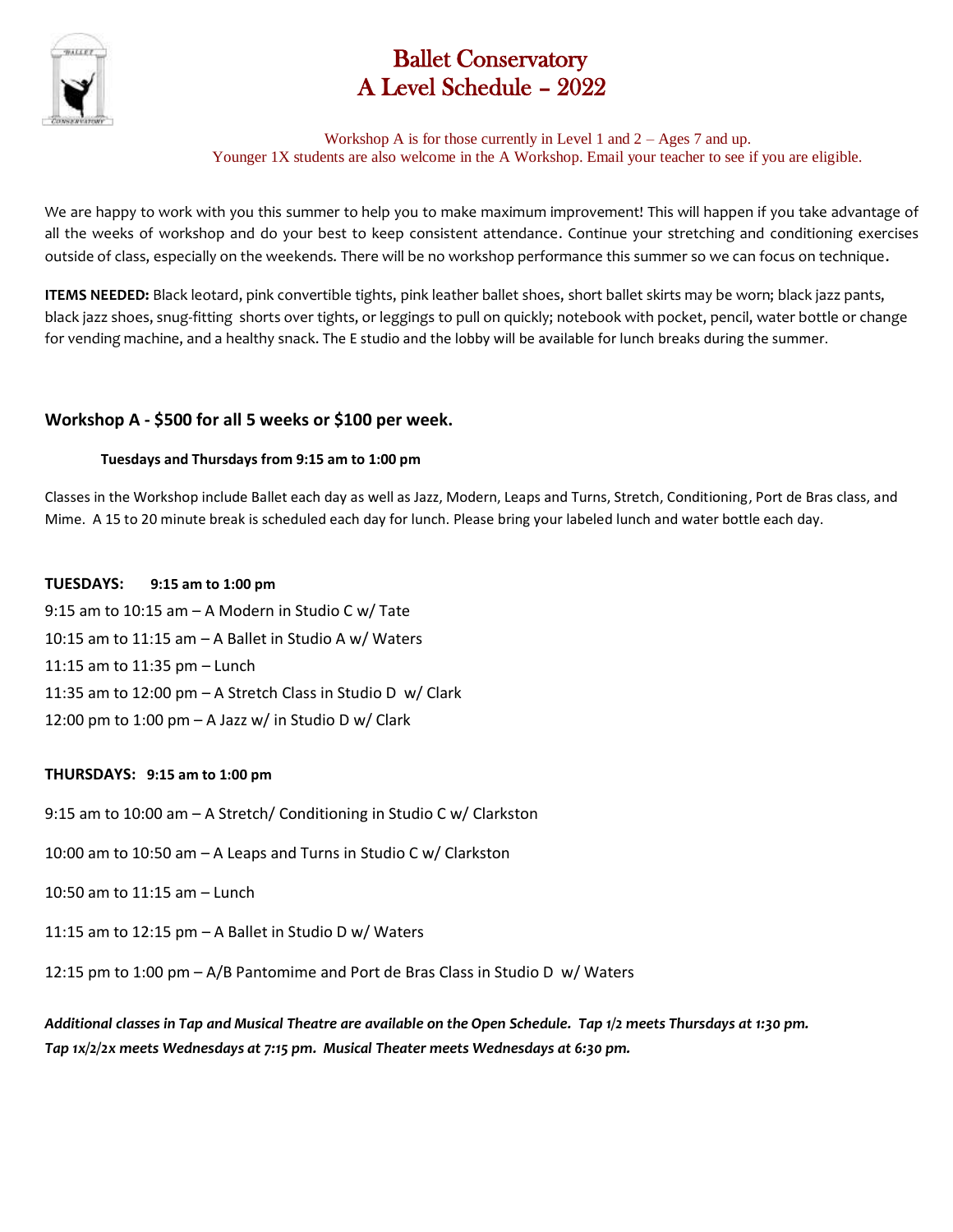

# Ballet Conservatory B Level Schedule - 2022

#### Workshop B is for those who have completed at least one year of Level 3 or 2x/3x.

We are happy to work with you this summer to help you to make maximum improvement! This will happen if you take advantage of all the weeks of workshop and do your best to keep consistent attendance. Continue your stretching and conditioning exercises outside of class, especially on the weekends. There will be no workshop performance this summer so we can focus on technique.

**ITEMS NEEDED:** Black leotard, pink convertible tights, pink leather ballet shoes, short ballet skirts may be worn; black jazz pants, black jazz shoes, snug-fitting shorts over tights, or leggings to pull on quickly; notebook with pocket, pencil, water bottle or change for vending machine, and a healthy snack. The E studio and the lobby will be available for lunch breaks during the summer.

# **Workshop B - \$500 for all 5 weeks or \$100 per week.**

#### **Tuesdays and Thursdays from 9:00 am to 1:00 pm**

Classes in the Workshop include Ballet each day as well as Jazz, Modern, Leaps and Turns, Stretch, Conditioning, Mime and Port de Bras Class. A 20-minute break is scheduled each day for lunch.

**TUESDAYS: 9:00 am to 1:00 pm**  9:00 am to 10:15 am – B Ballet in Studio A w/ Waters 10:15 am to 11:15 am – B Modern in Studio C w/ Tate 11:15 am to 11:35 pm – Lunch 11:35 am to 12:15 pm – B Leaps and Turns Class in Studio C w/ Tate 12:15 pm to 1:00 pm – B Stretch/ Conditioning Class in Studio B w/ Waters

### **THURSDAYS: 9:00 am to 1:00 pm**

9:00 am to 10:15 am – B Ballet in Studio A w/ Waters 10:15 am to 11:15 am – B Jazz in Studio D w/ Clark 11:15 am to 11:45 pm – Lunch 11:45 am to 12:15 pm – B Stretch/Conditioning in Studio C w/ Denise 12:15 pm to 1:00 pm – A/B Pantomime and Port de Bras Class in Studio D w/ Waters

*Additional classes in Tap and Musical Theatre are available on the Open Schedule. Tap 1/2 meets Thursdays at 1:30 pm. Tap 1x/2/2x meets Wednesdays at 7:15 pm. Musical Theater meets Wednesdays at 6:30 pm. Tap 3/3x/4 meets Wednesdays at 4:30 pm.*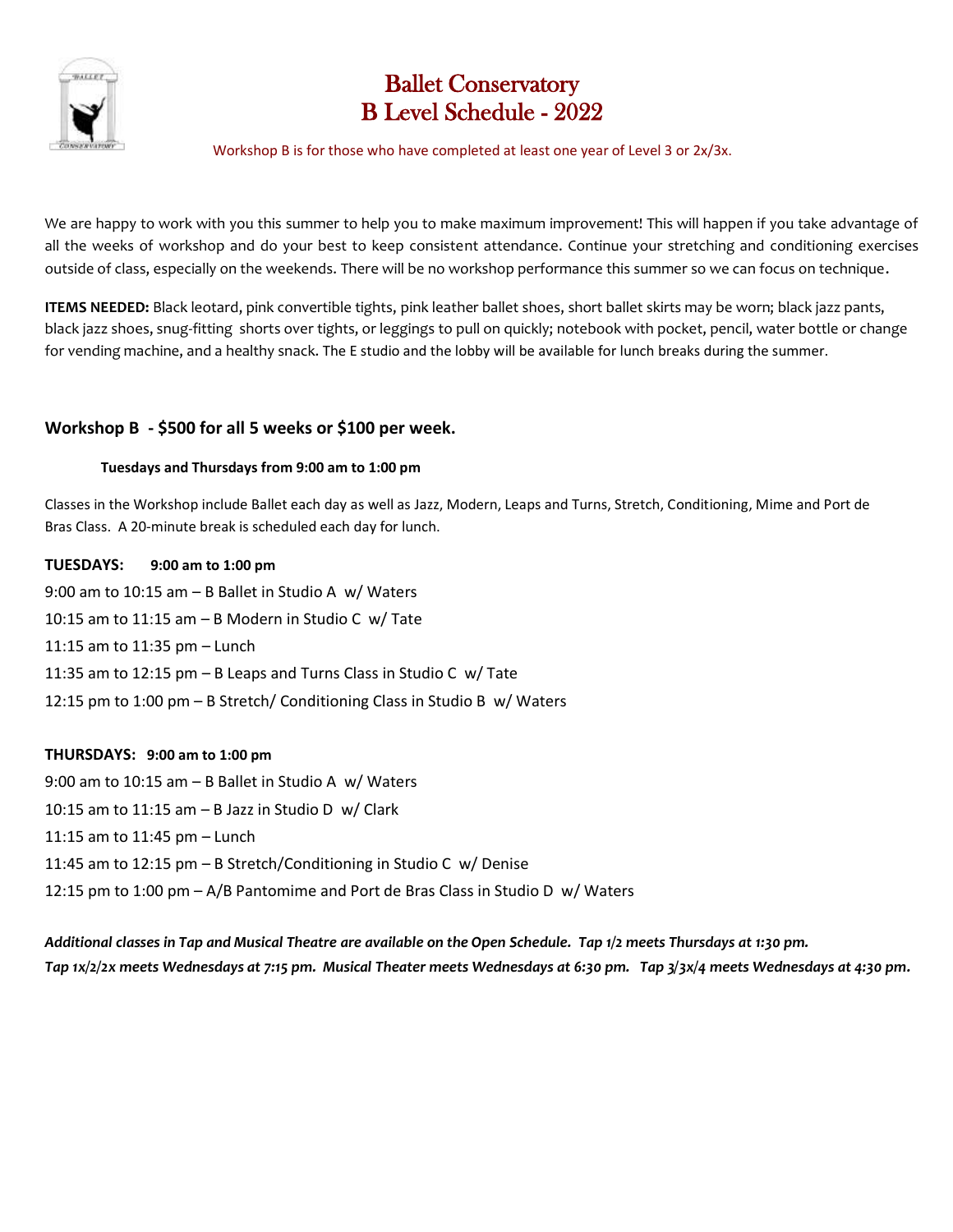

# Ballet Conservatory

# C Level Schedule - 2022

Workshop C is for those who have completed one year of Level 4 or 4X.

We are happy to work with you this summer to help you to make maximum improvement! This will happen if you take advantage of all the weeks of workshop and do your best to keep consistent attendance. Continue your stretching and conditioning exercises outside of class, especially on the weekends. There will be no workshop performance this summer so we can focus on technique.

**ITEMS NEEDED:** Black leotard, pink convertible tights, pink leather ballet shoes, short ballet skirts may be worn; black jazz pants, black jazz shoes, snug-fitting shorts over tights, or leggings to pull on quickly; notebook with pocket, pencil, water bottle or change for vending machine, and a healthy snack. The E studio and the lobby will be available for lunch breaks during the summer.

**Workshop C - \$625 for all 5 weeks or \$125 per week.**  *(During Week 3, we will meet Friday instead of Monday as we are closed on Monday, the Fourth of July.)*

#### **Mondays, Wednesdays and Thursdays from 10:15 am to 2:30 pm**

Classes in the workshop include Ballet each day as well as Variations Class, Jazz, Modern, Contemporary, Leaps and Turns, Stretch, Conditioning, Choreography Class, Port de Bras Class, History of Famous Choreographers, and Injury Prevention. Breaks are scheduled each day for lunch.

### **Monday 10:15 AM – 2:30 pm**

10:15 am to 11:00 am – C Conditioning in Studio A w/ Loch 11:00 am to 12:15 pm – C Ballet in Studio A w/ Loch 12:15 pm to 12:45 pm – Lunch 12:45 pm to 1:30 pm - C History of Famous Choreographers in Studio A w/ Tate 1:30 pm to 2:30 pm – C Modern in Studio A w/ Tate

### **Wednesday 10:15 am - 2:30 pm**

10:15 am to 11:30 am – C Ballet in Studio A w/ Loch 11:30 am to 12:15 pm – C Variations in Studio A w/ Waters 12:15 pm to 12:45 pm – Lunch 12:45 pm to 1:15 pm - C Stretch/Conditioning in Studio A w/ Waters 1:15 pm to 2:30 pm – C Choreography Class in Studio A w/ Tate

# **Thursday 10:15 am – 2:30 pm**

10:15 am to 11:15 am – C Ballet in Studio A w/ Waters 11:15 am to 12:15 pm  $-$  C Jazz in Studio A  $w/$  Clark 12:15 pm to 12:45 pm – Lunch 12:45 pm to 1:30 pm – C Stretch/Conditioning w/ emphasis on Injury Prevention in Studio C w/ Clarkston 1:30 pm to 2:00 pm – C Leaps and Turns in Studio A / Waters 2:00 pm to 2:30 pm – C Port de Bras Class in Studio A/ Waters

*Additional classes in Tap and Musical Theater are available on the Open Schedule.*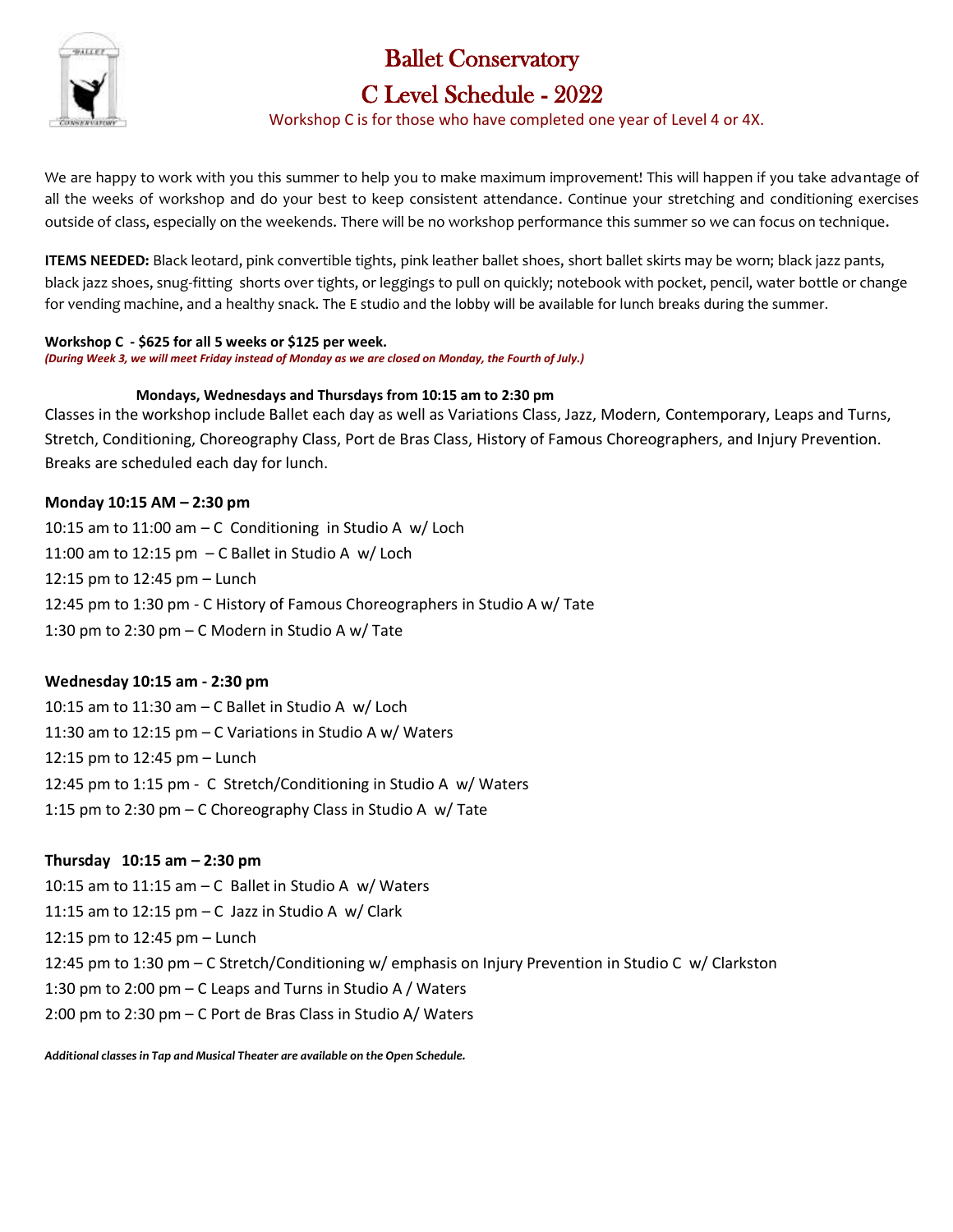

# Ballet Conservatory D Level Schedule - 2022

### Workshop D is for those in Levels 5 and 6.

We are happy to work with you this summer to help you to make maximum improvement! This will happen if you take advantage of all the weeks of workshop and do your best to keep consistent attendance and do your stretch and conditioning exercises outside of class, especially on the weekends. There will be no workshop performance this summer so we can focus on technique.

**ITEMS NEEDED:** Any color leotard, pink convertible tights, pink leather ballet shoes, short ballet skirts may be worn; black jazz pants, black jazz shoes, snug-fitting shorts over tights, or leggings to pull on quickly; notebook with pocket, pencil, water bottle or change for vending machine, and a healthy snack. The E studio and the lobby will be available for lunch breaks during the summer.

## **Workshop D - \$800 for all 5 weeks or \$160 per week.**

*(During Week 3, we will meet Friday, July 8th instead of Monday as we are closed on Monday, the Fourth of July.)*

## **Mondays, Tuesdays, Wednesdays and Thursdays from 11:00 am to 3:15 pm**

Classes in the workshop include Ballet and Pointe each day as well as Variations, Jazz, Modern, Contemporary, Leaps and Turns, Stretch/Conditioning, Choreography Class, History of Famous Choreographers, Port de Bras Class, and Injury Prevention. Dancers in D level will have special guests in ballet throughout the summer. Breaks are scheduled for lunch.

### **Mondays 11:00 am - 3:15 pm**

11:00 am to 11:30 am – D Stretch in Studio C w/ Tate 11:30 am to 12:45 pm – D Choreography in Studio D w/ Tate 12:45 pm to 1:00 pm – Lunch 1:00 pm to 2:30 pm – D Ballet in Studio B - Week 1 (K. Lannin); Week 2 (Paterson); Week 3 (N. Loch); Week 4 (S. Loch); Week 5(TBA) 2:30 pm to 3:15 pm – D Pointe Class in Studio B w/ above Alternating Faculty

### **Tuesdays 11:00 am - 3:15 pm**

11:00 am to 11:30 am – D Stretch in Studio D w/ Clark 11:30 am to 12:15 pm – D Leaps and Turns in Studio A w/ Waters 12:15 pm to 12:30 pm – D Port de Bras Class in Studio C w/ Waters 12:30 pm to 1:00 pm – Lunch 1:00 pm to 2:30 pm – D Ballet in Studio B w/Alternating Faculty 2:30 pm to 3:15 pm – D Pointe Class in Studio B w/ Waters

### **Wednesdays 11:00 am - 3:15 pm**

11:00 am to 11:45 am – D History of Famous Choreographers in Studio D w/ Tate 11:45 am to 12:45 pm – D Modern in Studio C w/ Tate 12:45 pm to 1:00 pm – Lunch 1:00 pm to 2:30 pm – D Ballet in Studio B w/ above Alternating Faculty 2:30 pm to 3:15 pm – D Pointe Class in Studio B w/ Waters

### **Thursdays 11:00 am - 3:15 pm**

11:00 am to 11:45 am – D Stretch/Conditioning with an emphasis on Injury Prevention Class in Studio C w/ Clarkston 11:45 am to 12:15 pm – Lunch 12:15 pm to 1:30 pm - D Ballet/Pointe in Studio A – w/ Alternating Faculty 1:30 pm to 2:30 pm – D/E/F Contemporary in Studio B w/ Clark 2:30 pm to 3:15 pm – D Jazz Leaps and Turns in Studio B with Clark *Additional classes in Tap and Musical Theater are available on the Open Schedule.*